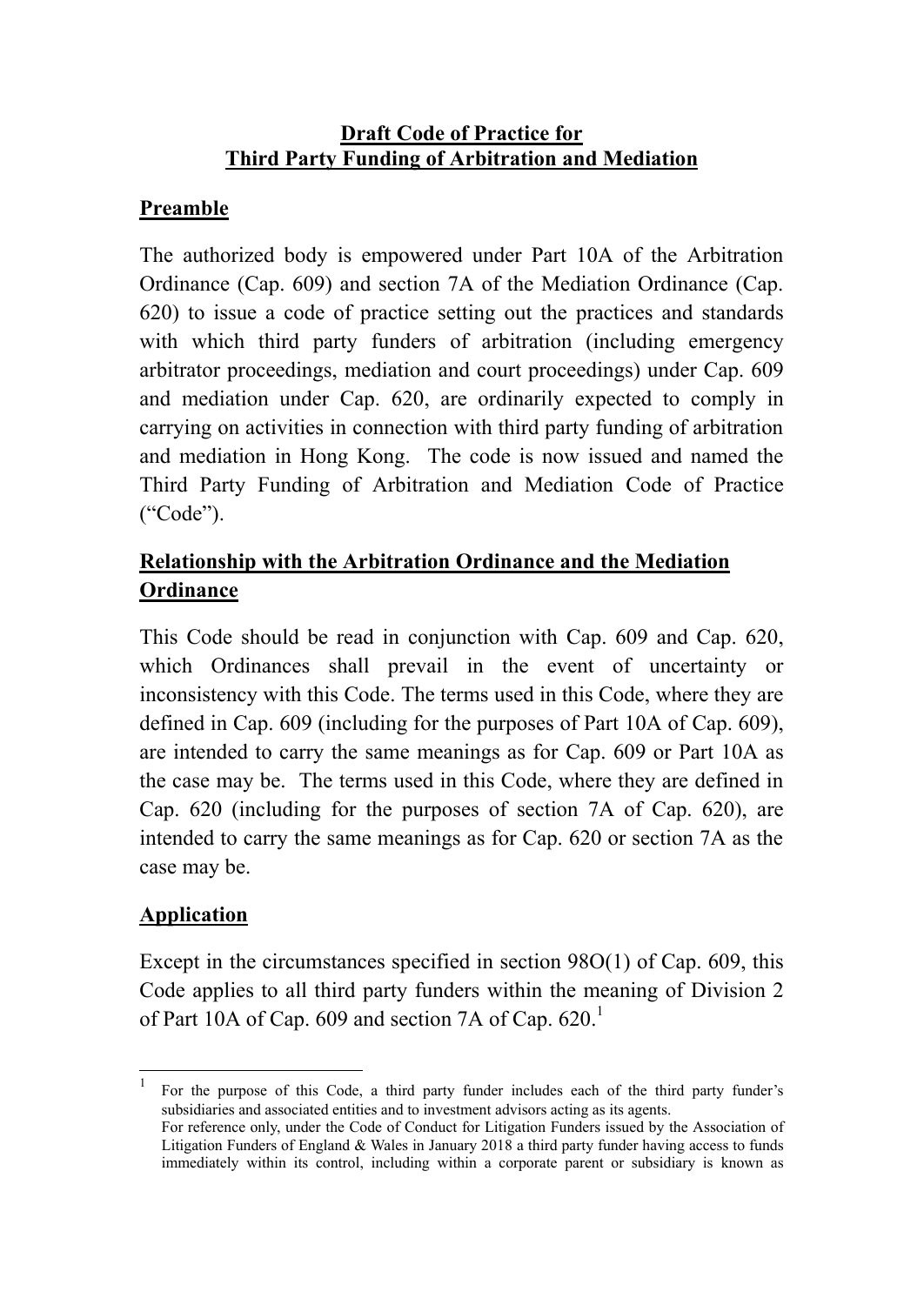### **Purpose**

The purpose of this Code is to set out the practices and standards that third party funders are ordinarily expected to comply in carrying on activities in connection with third party funding of arbitration and mediation in Hong Kong.

### **The Code**

<u>.</u>

1. Introduction

### *Interpretation*

- 1.1 The terms defined in Cap. 609 (in particular in its Part 10A) and in Cap. 620, are incorporated by reference into this Code.
- 1.2 References in the Code to Part 10A of Cap. 609 or individual provisions of Part 10A also include Part 10A or the relevant provisions as applied to mediation within the meaning of Cap. 620 pursuant to section 7A of Cap. 620.

### *Scope of Code*

1.3 This Code applies to any funding agreement commenced or entered into on or after the date of commencement of the Code between a third party funder and a funded party (including a potential funded party) for third party funding of arbitration and/or mediation.

#### *Consequences of non-compliance with the Code*

1.4 Section 98S of Cap. 609 sets out the consequences of failing to comply with the Code.

<sup>&#</sup>x27;Funder's Subsidiary' and a third party funder acting as the exclusive investment advisor to an entity or entities having access to funds immediately within its or their control, including within a corporate parent or subsidiary is known as 'Associated Entity'.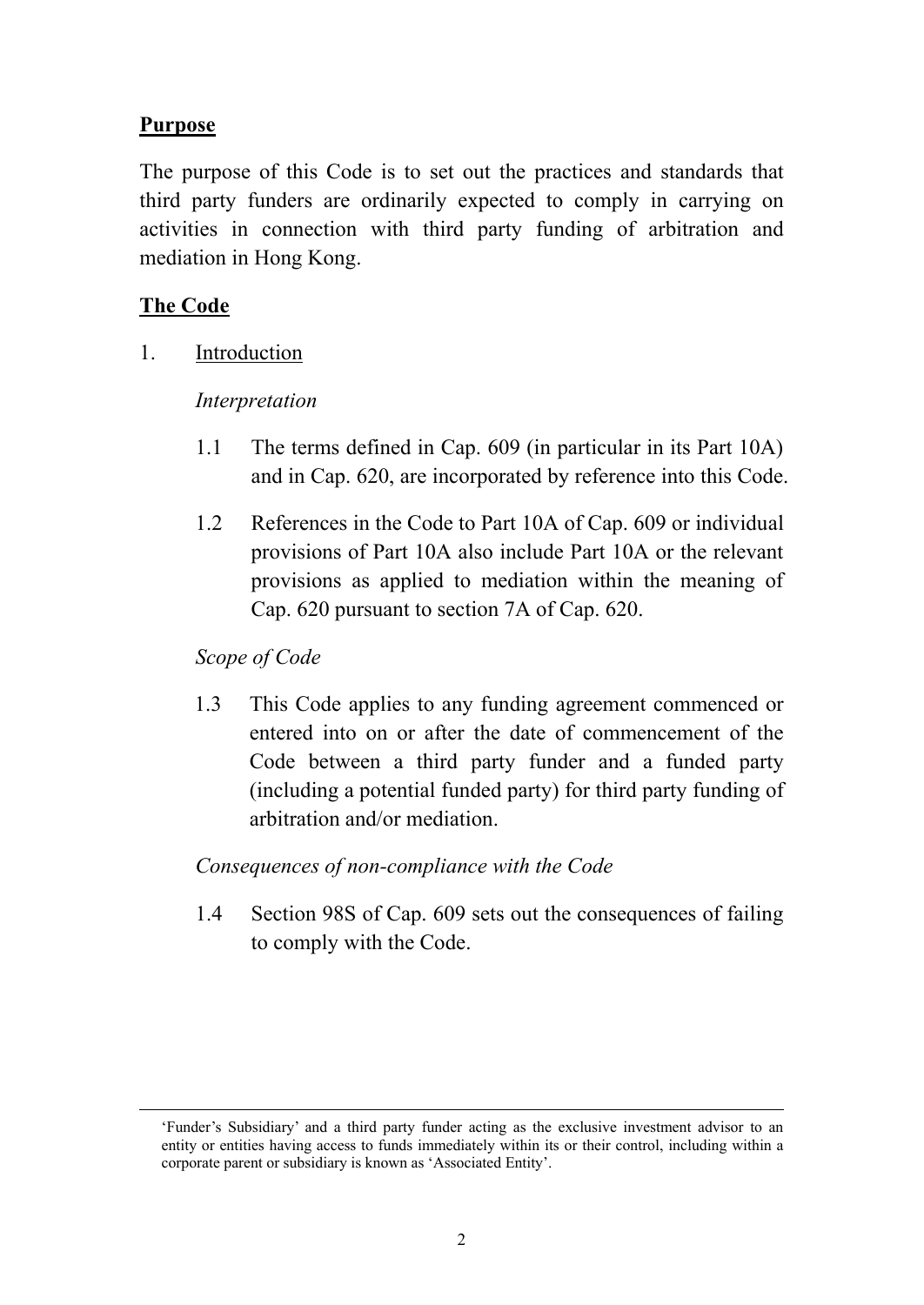2. Standards and practices in third party funding of arbitration and mediation

### *Responsibility for Subsidiaries and Associated Entities*

2.1 A third party funder shall accept responsibility for compliance with this Code by its subsidiaries and associated entities and any investment advisors acting as its agent.

## *Promotional Materials*

2.2 A third party funder must ensure its promotional materials are clear and not misleading.

## *The Funding Agreement*

- 2.3 The third party funder must:
	- (1) take reasonable steps to ensure that the funded party has received independent legal advice on the funding agreement before entering into it;
	- (2) provide a Hong Kong address for service in the funding agreement;
	- (3) set out and explain clearly in the funding agreement all the key features, risks and terms of the proposed funding and the funding agreement including, without limitation, the matters set out in Part 10A of Cap. 609 and in this Code; and
	- (4) set out the name and contact details of the advisory body responsible for monitoring and reviewing the operation of third party funding under Part 10A of Cap. 609.
- 2.4 The obligation under paragraph 2.3(1) is satisfied if the funded party confirms in writing to the third party funder that the funded party has taken independent legal advice on the funding agreement before entering into it.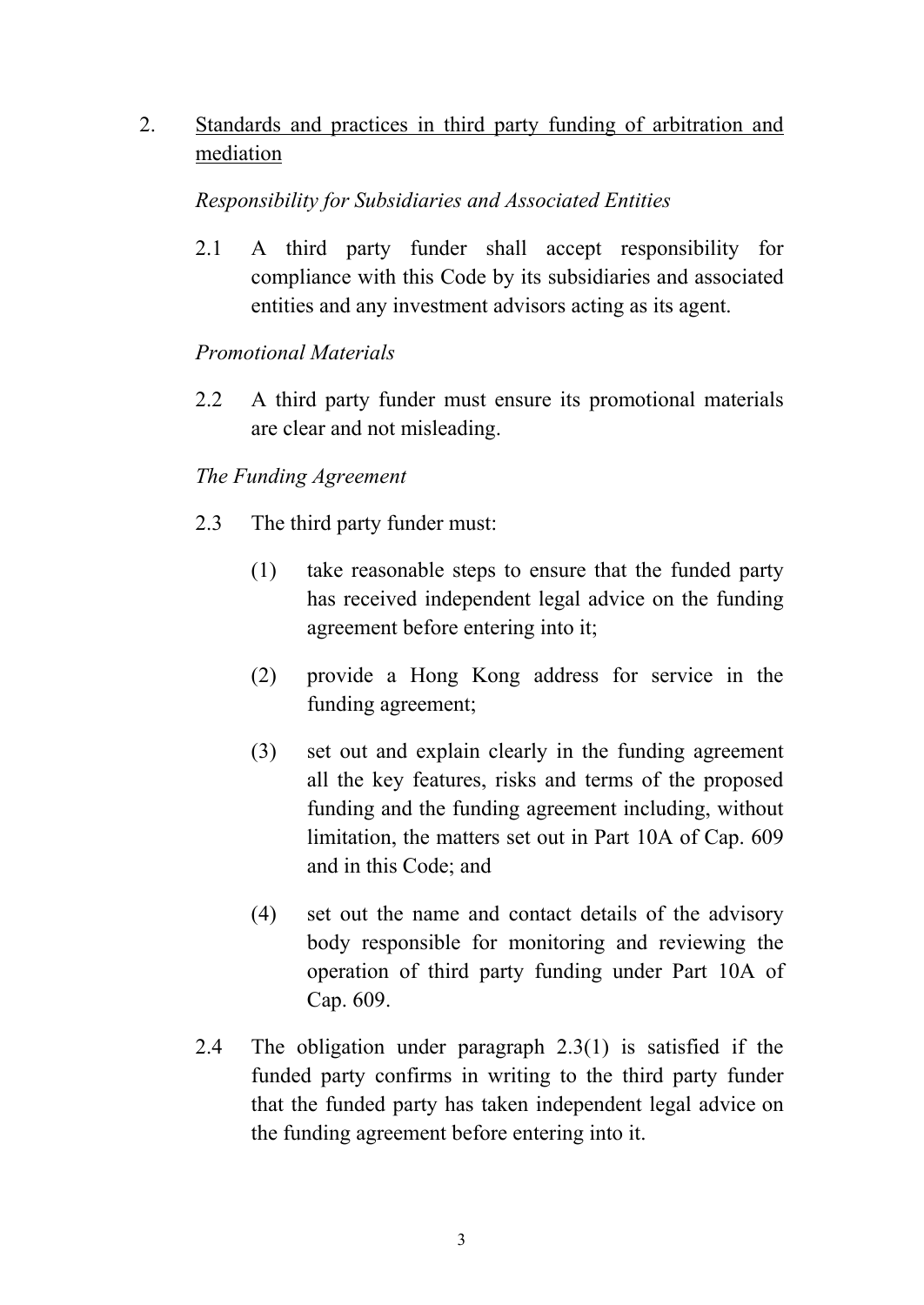#### *Capital Adequacy Requirements*

- 2.5 A third party funder must:
	- (1) ensure that it maintains the capacity to:
		- (a) pay all debts when they become due and payable; and
		- (b) cover all of its aggregate funding liabilities under all of its funding agreements for a minimum period of 36 months;
	- (2) maintain access to a minimum of HK\$20 million of capital;
	- (3) provide the advisory body with either:
		- (a) a copy of the audit opinion on the third party funder's most recent annual financial statements (but not the underlying financial statements) within 1 month of receipt of the opinion and in any case within 6 months of the end of each fiscal year; or
		- (b) reasonable evidence from a qualified third party (preferably from an auditor, but alternatively from a third party administrator or bank) that the third party funder satisfies the minimum capital requirement set out in subparagraph (2);
	- (4) accept a continuous disclosure obligation under each funding agreement in respect of its capital adequacy, including:
		- (a) a specific obligation to give timely notice to the funded party if the third party funder believes that its representations to the funded party in respect of its capital adequacy as required by the Code are no longer valid because of changed circumstances; and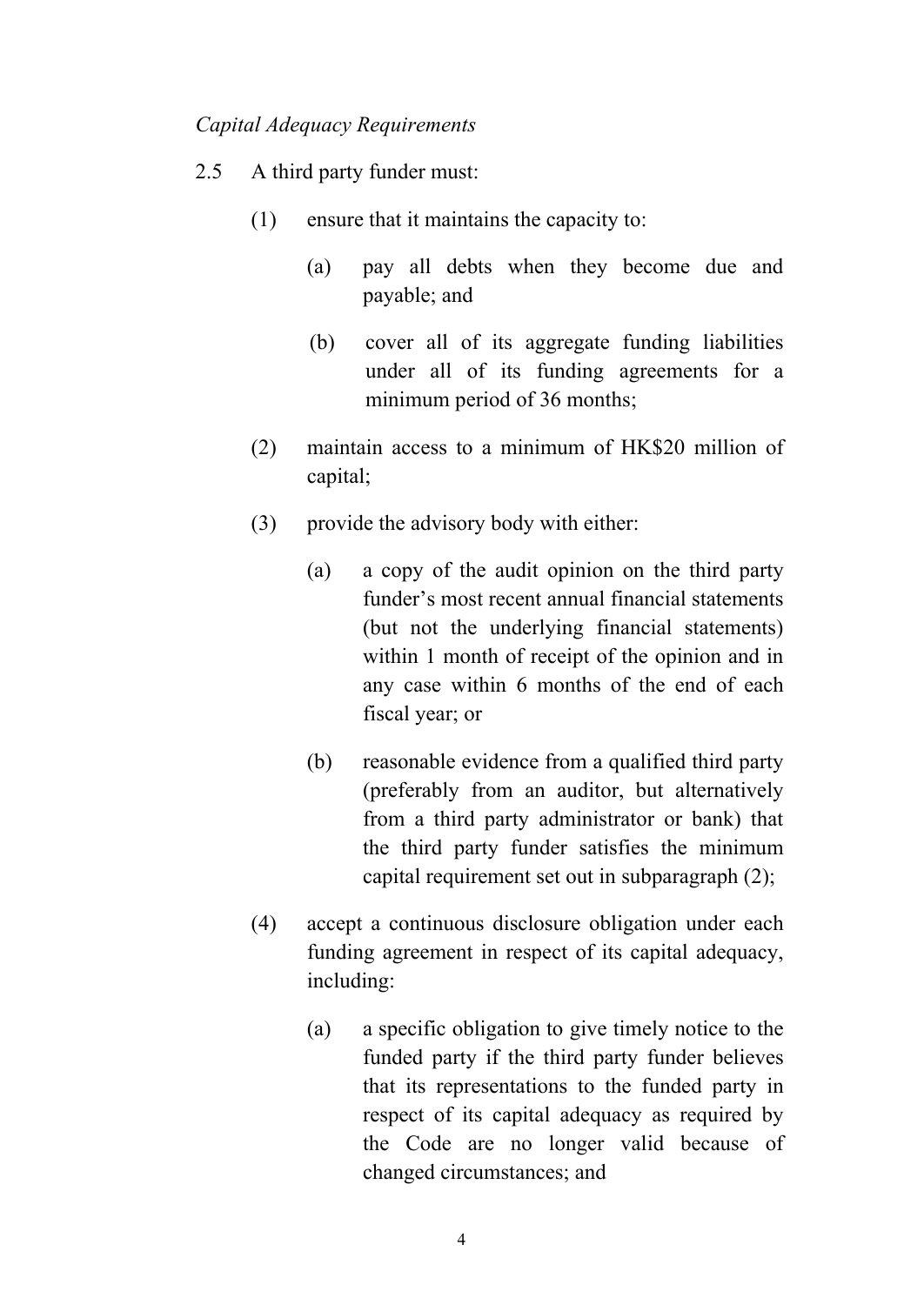- (b) a specific undertaking that if an audit opinion provided for any audit period is qualified (except as to any emphasis of matters relating to the uncertainty of valuing relevant litigation funding investments) or expresses any question as to the ability of the third party funder, to continue as a going concern:
	- (i) it will promptly inform the funded party; and
	- (ii) the funded party will be entitled to enquire further into the qualification or question expressed and take any further action it deems appropriate.

### *Conflicts of Interest*

- 2.6 The third party funder must:
	- (1) maintain, for the duration of the funding agreement, effective procedures for managing any conflict of interest that may arise in relation to activities undertaken by the third party funder in relation to the funding agreement;
	- (2) follow the written procedures mentioned in paragraph 2.7 for the duration of the funding agreement; and
	- (3) not take any steps that cause or may cause the funded party's legal representative to act in breach of its professional duties.
- 2.7 For paragraph 2.6(2), the third party funder has effective procedures for managing a conflict of interest that may arise if it can show through documentation that:
	- (1) the third party funder has conducted a review of its business operations that relate to the funding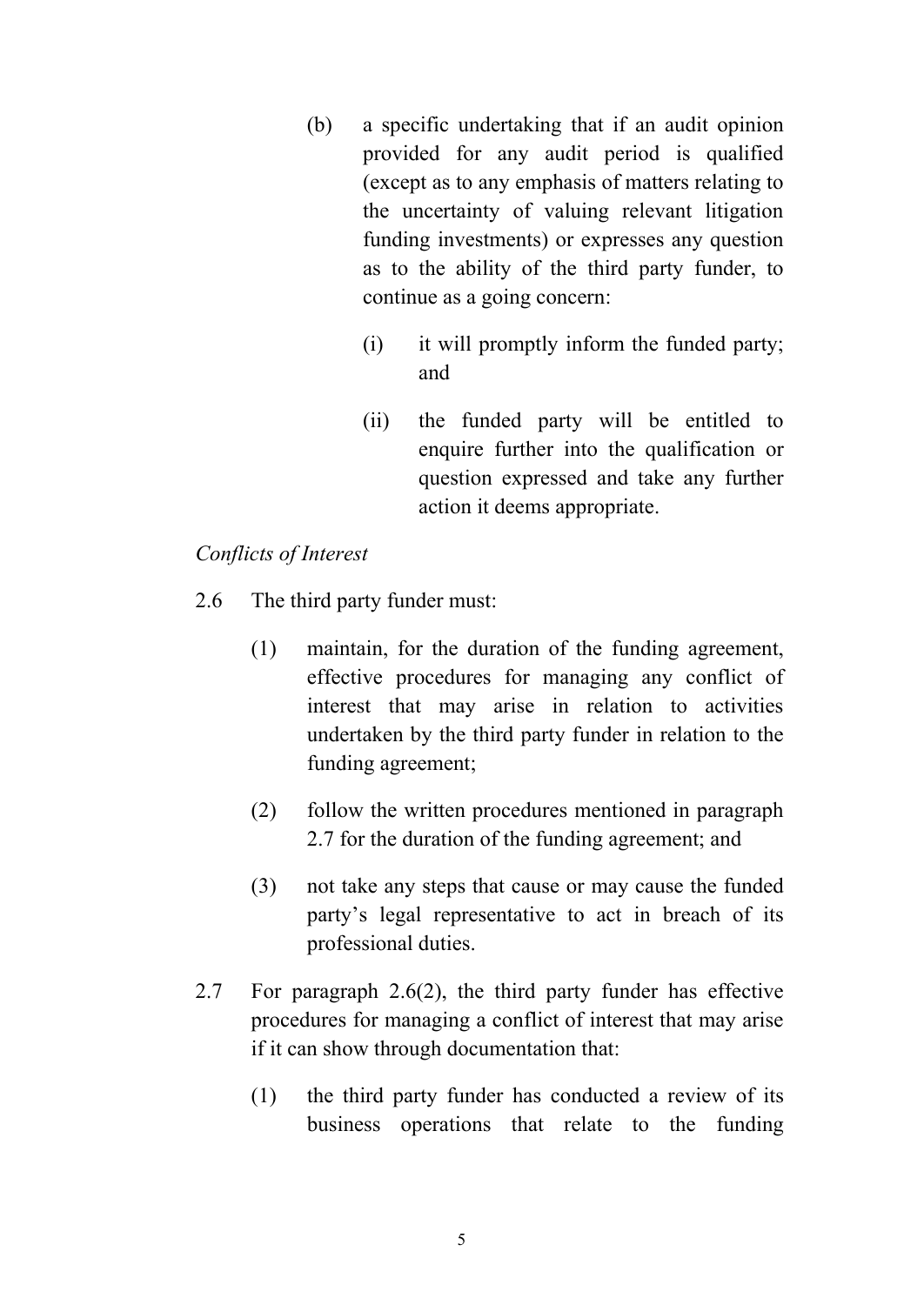agreement to identify and assess potential conflicting interests;

- (2) the third party funder:
	- (a) has written procedures for identifying and managing conflicts of interest; and
	- (b) has implemented the procedures;
- (3) the written procedures are reviewed at intervals no greater than 12 months;
- (4) the written procedures include procedures about the following:
	- (a) monitoring the third party funder's operations to identify and assess potential conflicting interests;
	- (b) disclosing conflicts of interest to funded parties and potential funded parties;
	- (c) managing situations in which interests may conflict;
	- (d) protecting the interests of funded parties and potential funded parties;
	- (e) dealing with situations in which a lawyer acts for both the third party funder and a funded party or potential funded party;
	- (f) dealing with a situation in which there is a preexisting relationship between any of the third party funder, a lawyer and a funded party (or potential funded party);
	- (g) reviewing the terms of a funding agreement to ensure the terms are consistent with Part 10A of Cap. 609 and this Code; and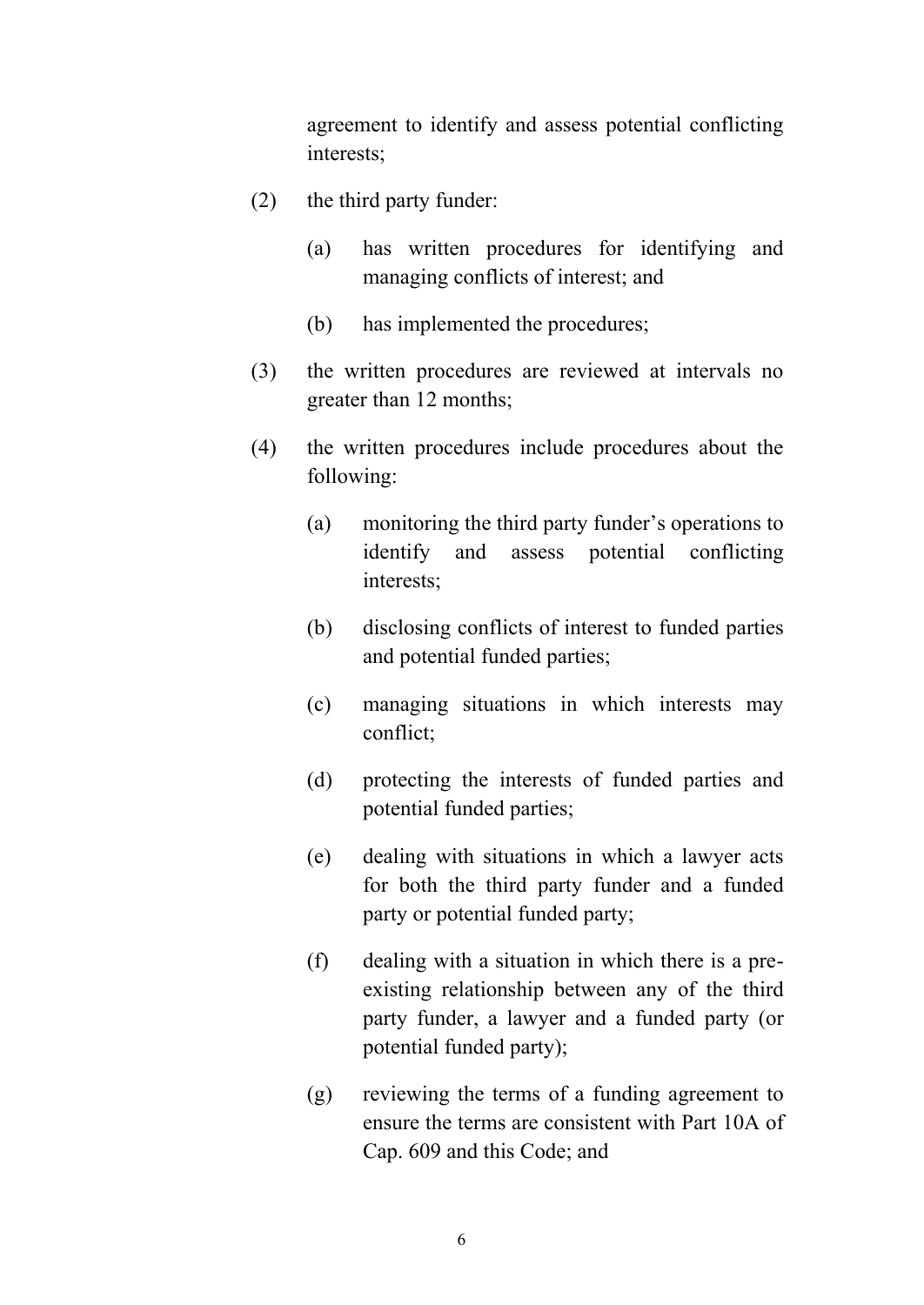- (h) marketing to potential funded parties;
- (5) the terms of the funding agreement are reviewed to ensure the terms are consistent with Part 10A of Cap. 609 and this Code; and
- (6) the matters mentioned in subparagraphs (1) to (5) (including those procedures mentioned in subparagraph  $(4)(a)$  to  $(h)$  are implemented, monitored and managed by:
	- (a) if the third party funder is an entity other than an individual - the senior management or partners of the third party funder; or
	- (b) if the third party funder is an individual that represents an entity - the senior management or partners of the entity.

## *Confidentiality and Legal Professional Privilege*

2.8 A third party funder will observe the confidentiality and privilege of all information and documentation relating to the arbitration or mediation and the subject of the funding agreement to the extent that Hong Kong law, or other applicable law, permits.

## *Control*

- 2.9 The funding agreement shall set out clearly:
	- (1) that the third party funder will not seek to influence the funded party or the funded party's legal representative to give control or conduct of the arbitration or mediation to the third party funder except to the extent permitted by law; and
	- (2) that the third party funder will not take any steps that cause or are likely to cause the funded party's legal representative to act in breach of professional duties.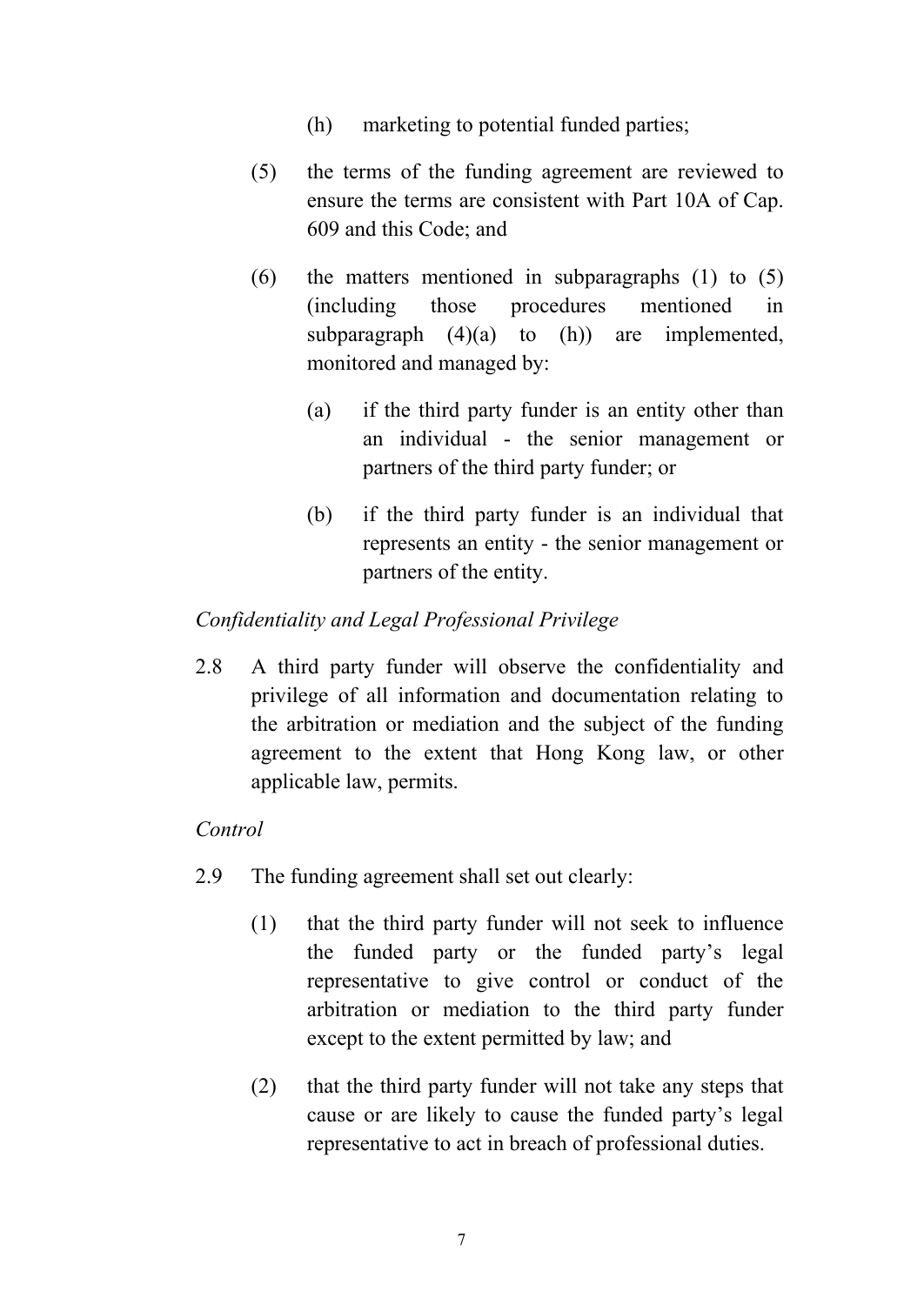### *Disclosure*

- 2.10 The third party funder must remind the funded party of its obligation to disclose information about the third party funding of arbitration and mediation under sections 98U and 98V of Cap. 609.
- 2.11 To avoid doubt, the funded party to an arbitration or mediation does not have any obligation to disclose details of the funding agreement except as required by the funding agreement, or as ordered by the arbitration body in an arbitration, or as otherwise required by law.

### *Liability for Adverse Costs*

- 2.12 The funding agreement must state whether (and if so to what extent) the third party funder is liable to the funded party to:
	- (1) meet any liability for adverse costs;
	- (2) pay any premium (including insurance premium tax) to obtain costs insurance;
	- (3) provide security for costs; and
	- (4) meet any other financial liability.

#### *Grounds for Termination*

- 2.13 The funding agreement must state whether (and if so, how) the third party funder may terminate the funding agreement in the event that the third party funder:
	- (1) reasonably ceases to be satisfied about the merits of the arbitration or mediation;
	- (2) reasonably believes that there has been a material adverse change of prospects to the funded party's success in the arbitration;
	- (3) reasonably believes that there has been a material adverse change of prospects to the funded party's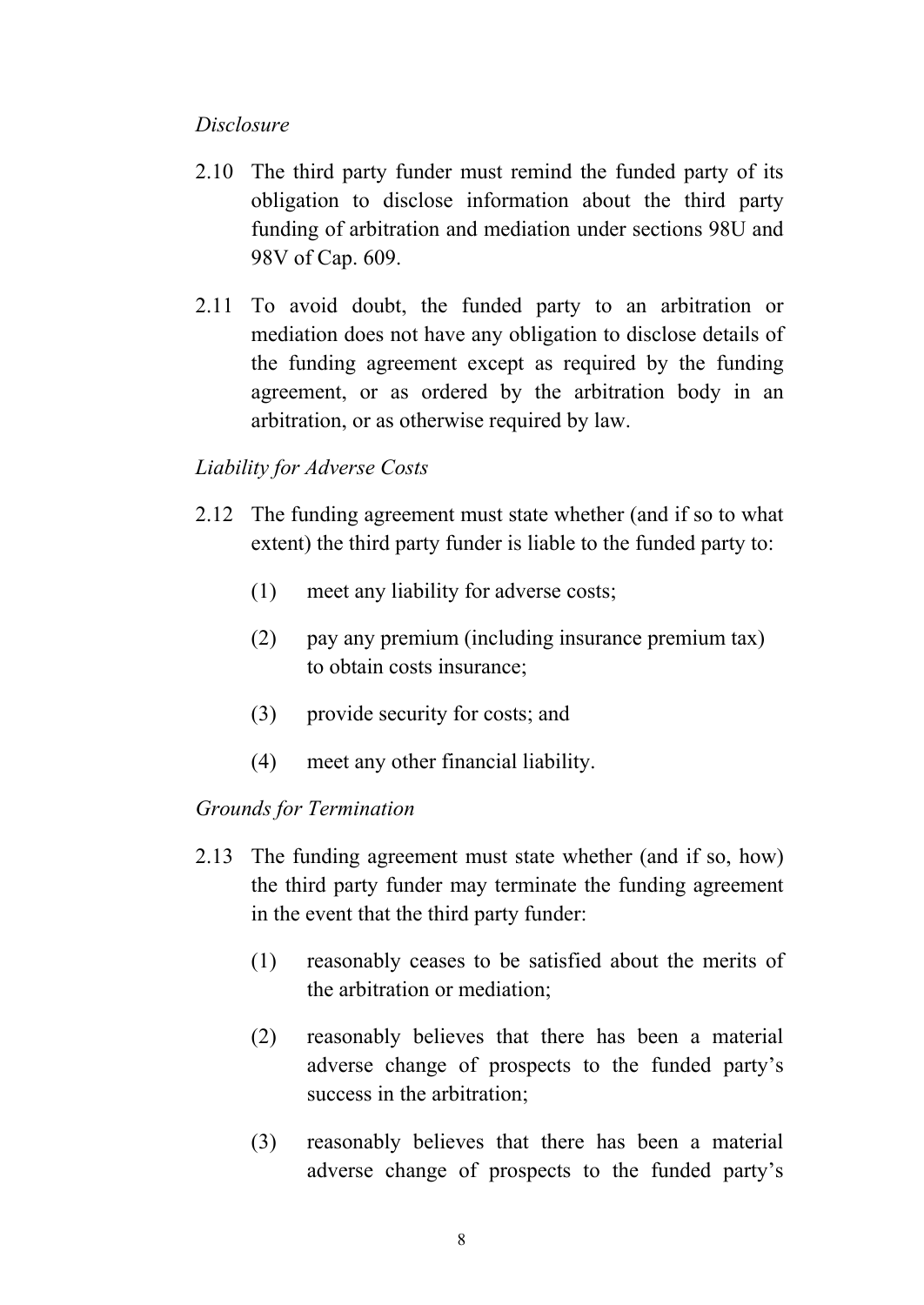being able to reach any agreement with the other party(ies) to the mediation to resolve in whole or in part the dispute in question; or

- (4) reasonably believes that the funded party has committed a material breach of the funding agreement.
- 2.14 The funding agreement must not establish a discretionary right for a third party funder to terminate the funding agreement in the absence of the circumstances described in paragraph 2.13.
- 2.15 The funding agreement must provide that if the third party funder terminates the funding agreement, the third party funder is to remain liable for all funding obligations accrued to the date of termination unless the termination is due to a material breach as mentioned in paragraph 2.13(4).
- 2.16 The funding agreement must provide that the funded party may terminate the funding agreement if it reasonably believes that the third party funder has committed a material breach of the Code or the funding agreement.

#### *Dispute regarding Funding Agreement*

2.17 The funding agreement must provide a neutral, independent and effective dispute resolution mechanism for settlement of any dispute arising under or in connection with the funding agreement between the third party funder and the funded party.

#### *Complaints Procedure*

- 2.18 The third party funder must maintain an effective procedure for addressing complaints against them as follows:
	- (1) the third party funder must ensure that complaints from a funded party under or in connection with the funding agreement are handled in a timely and appropriate way;